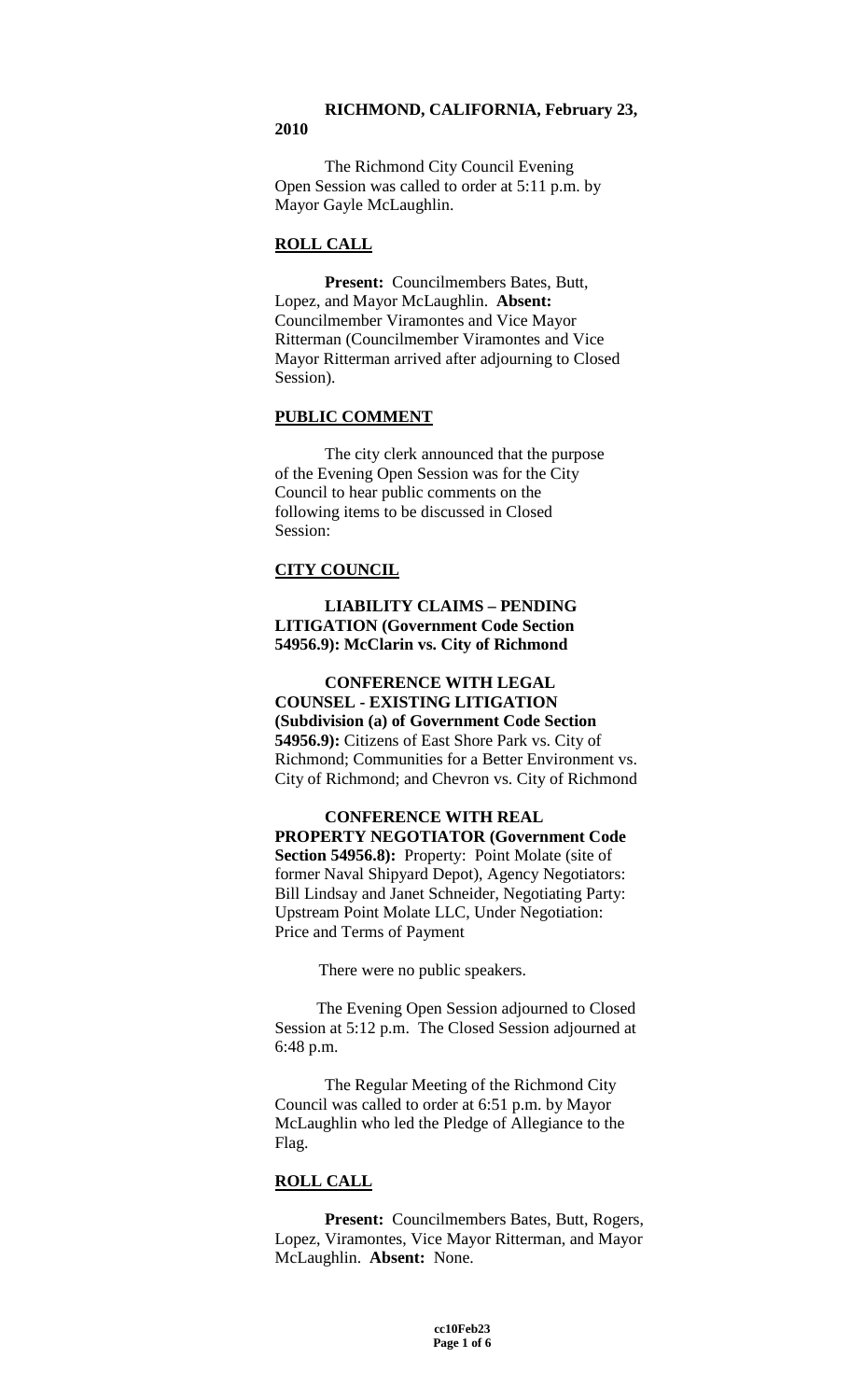## **STATEMENT OF CONFLICT OF INTEREST**

None.

### **OPEN FORUM FOR PUBLIC COMMENT**

Naomi Williams stated that Walgreens on Macdonald Avenue had submitted an application to obtain a liquor license and she encouraged the City Council not to support it.

Will Joseph spoke in support of check points within the City of Richmond.

Don Gosney addressed the City Council regarding the pervasive lawlessness in Richmond, i.e. illegal signs posted all over the city.

Simms Thompson stated that the emergency meeting that took place at 440 Civic Center Plaza, to address activities there were scheduled as a result of the shooting that took place on February 14, 2010, at the New Gethsemane Church of God in Christ should have been open to the community.

Jerome Smith read a poem in recognition of Black History Month. He also spoke against checkpoints.

Mike Ali addressed the City Council regarding the flooding of the sewer system in the City of Richmond which he stated was caused by city trees.

Robert Wimmer expressed his disappointment that the trees that were causing flooding at 958 32nd Street had not been addressed by the City of Richmond.

Charlotte McIntire expressed her disappointment with the proposed parcel tax increase.

Jackie Thompson expressed her disappointment with Doit Fluit Service Station in Richmond.

Jovanka Beckles encouraged everyone to join the campaign that has been initiated by the churches in Richmond in an effort to stop the violence occurring in the City of Richmond.

Corky Booze thanked the mayor for acknowledging strong black community leaders. He also requested that the City Council install the sinage for the Hilltop Marriott. Mr. Booze also requested that the Office of Neighborhood Safety (ONS) do its job.

Tony Sustak expressed his concern regarding the crime within the City of Richmond. He also encouraged the City Council to invest in long term investments in our community.

Richard Lompa spoke in support of the Chevron Refinery.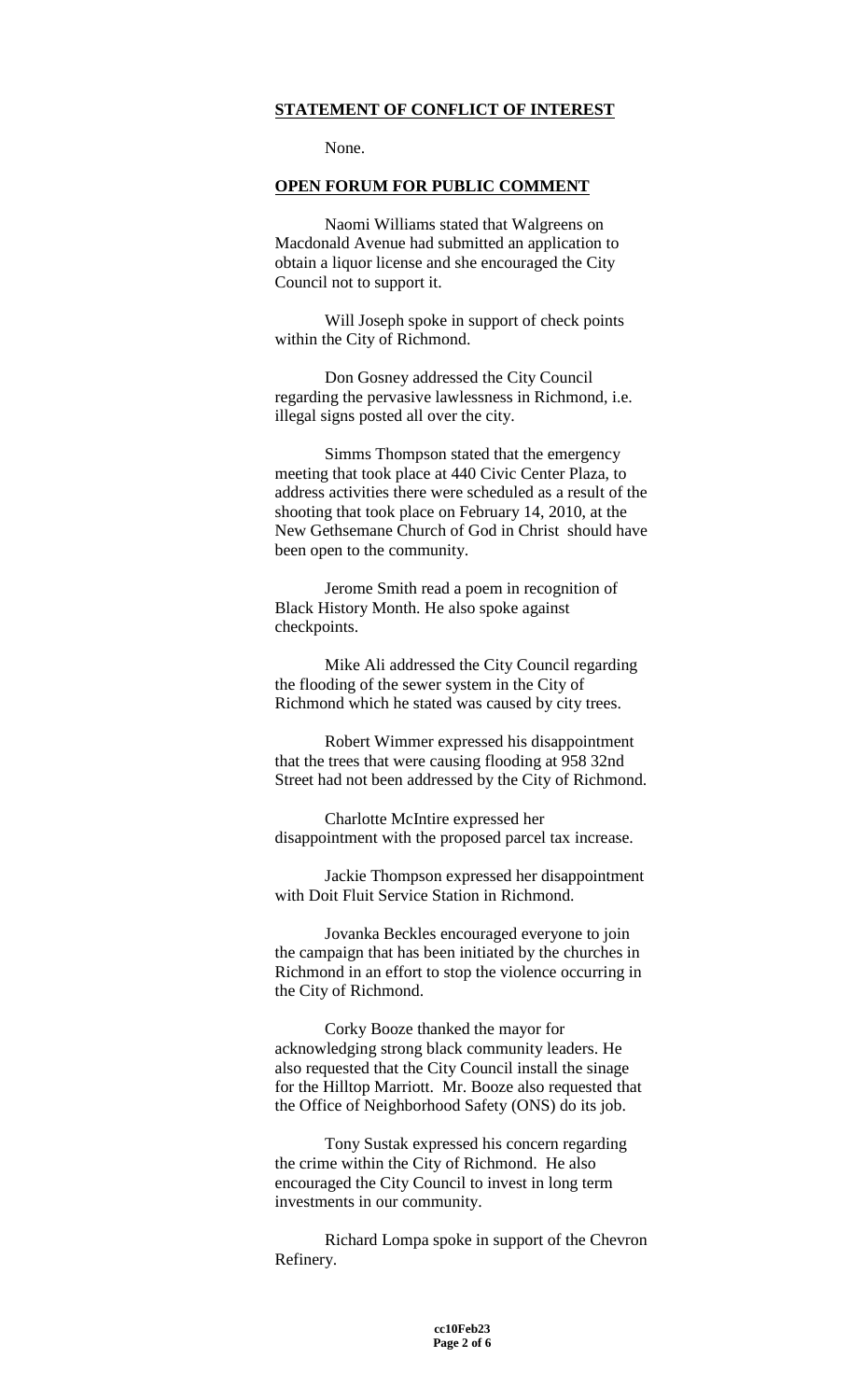Antwon Cloird expressed his disappointment with the ONS.

## **AGENDA REVIEW**

A motion was made by Vice Mayor Ritterman, seconded by Councilmember Viramontes to add an emergency item to the agenda, "our voice, our city, our hope," to discuss activities that would take place within the City of Richmond as a result of the shooting that occurred at the New Gethsemane Church of God in Christ located at 2100 Roosevelt Avenue in the City of Richmond. The motion passed by the unanimous vote of the Council.

## **PRESENTATIONS, PROCLAMATIONS, AND COMMENDATIONS**

Mayor McLaughlin and Councilmember Bates presented a Certificate of Recognition to Globe Publisher Vern Whitmore in honor of being named the president of the West Coast Black Publishers Association. Mr. Whitmore expressed his appreciation for the recognition. The following individuals gave comments: Simms Thompson, Reverend Kenneth Davis, Jackie Thompson, Corky Booze, and Jovanka Beckles. Councilmembers Viramontes, Lopez, and Rogers also gave comments.

Mayor McLaughlin presented a proclamation proclaiming March 2010 as American Red Cross Month to Trisha Polarmo. Mayor McLaughlin announced that a blood drive was scheduled for Friday, February 26, 2010. Appointments could be scheduled with Sue Kadlec, (510) 621-1264, or visit bloodhero.com.

Mayor McLaughlin and Councilmember Bates presented a Certificate of Recognition to Laura Johnson for receiving the 2010 Assembly District 14 Woman of the Year Award. Laura thanked the City Council, specifically Councilmember Bates, for the certificate of recognition. Arthur Johnson gave comments. Councilmember Lopez also gave comments.

# **REPORT FROM THE CITY ATTORNEY OF FINAL DECISIONS MADE AND NON-CONFIDENTIAL DISCUSSIONS HELD DURING CLOSED SESSION**

City Attorney Scott Dickey reported that there were no reportable actions taken during closed session.

#### **EMERGENCY ITEM**

In the matter to discuss the City of Richmond's support for the community activities to take place Saturday, February 27, 2010, through March 6, 2010, in response to the shooting that took place February 14, 2010, at the New Gethsemane Church of God in Christ located at 2100 Roosevelt Avenue in the City of Richmond. Vice Mayor Ritterman, Councilmembers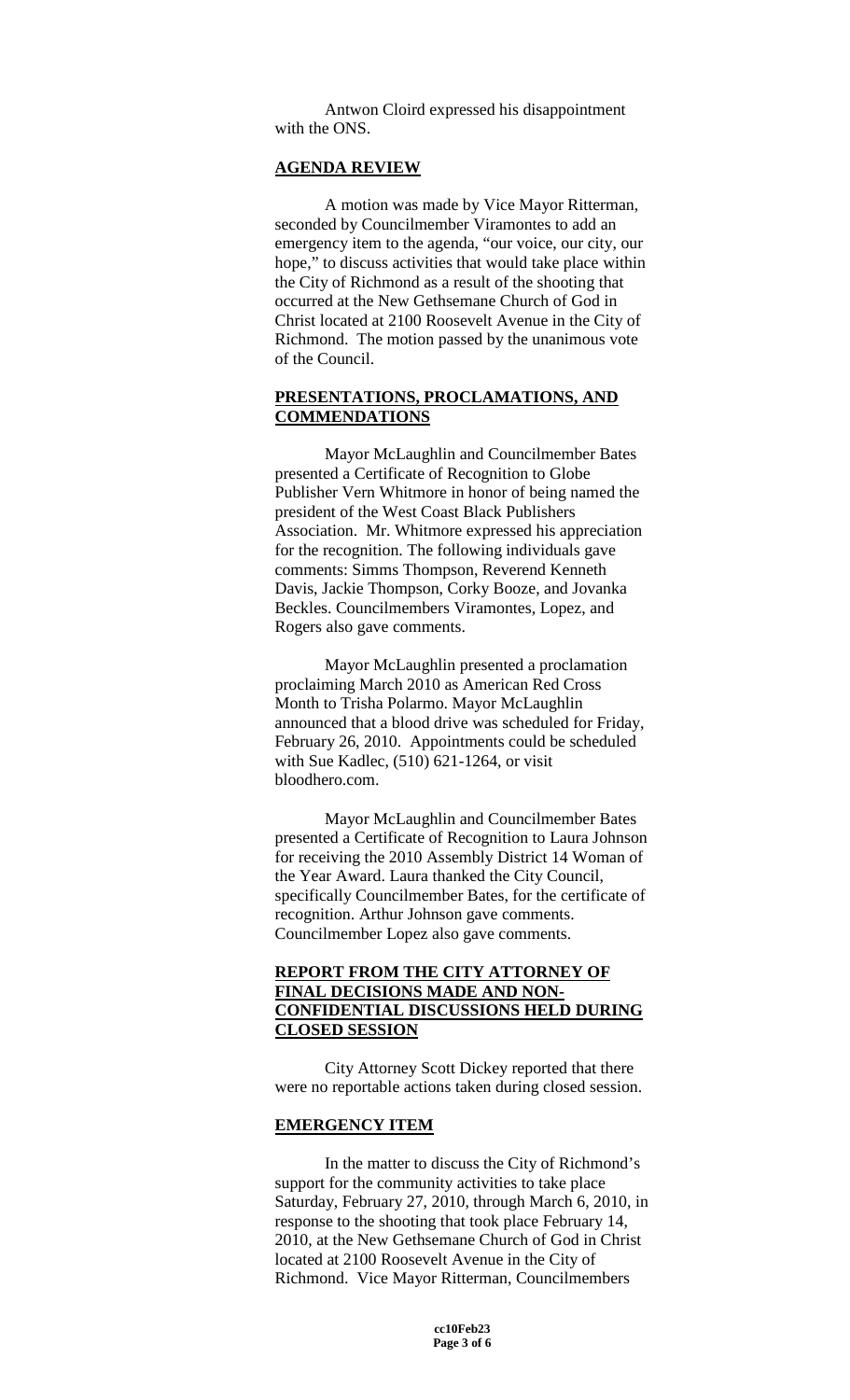Bates, Viramontes, and Mayor McLaughlin gave an overview of the item. The faith community, under the leadership of Bishop J. W. Macklin, is planning a series of events in response Activities will include: Saturday, February 27, men from the faith community and their male allies and supporters will begin a weeklong walk, knock and pray; Sunday, February 28, walk, knock and pray to continue and churches throughout Richmond have committed to knocking on homes in their neighborhoods. The goal is to distribute informational packets to 10,000 homes by Saturday, March 6; Saturday, March 6,11:00 a.m. prayer circles will gather at 210 corners throughout the city to pray for seven minutes together; Saturday, March 6, 12:00 noon, "Our Voice, Our City , Our Hope" prayer rally at Civic Center and march to the area around the New Gethsemane Church where thousands of people will hold hands making a human chain; Saturday, March 6, 12:00 noon to 3:00 p.m. a community affair to empower people with health, employment, and education information for youth and families. A follow-up technical work group meeting will be held at the New Gethsemane Church on Wednesday February 24, at 6:30 p.m. and on Thursday, February 25, anyone interested in volunteering to pack the 10,000 informational packets should meet at 2:00 p.m. at the church. Mayor McLaughlin stated that the Human Rights and Human Relations Commission endorsed the activities and will include a flyer in the packets. She also stated that these outreach efforts should continue will beyond a week. She stated that a booklet entitled "Adopt a Block" will be distributed to local pastors. Councilmember Viramontes stated that on March 6, there would be a survey available for citizens of Richmond to complete to gather information about the social services needed for Richmond residents. The survey results would come back to the full Council on March 14. The following individuals spoke on this item: Morris LeGrande, Jerome Smith, Harpreet Sandhu, Jovanka Beckles, Reverend Andre Shumake, Jackie Thompson, Simms Thompson, Corky Booze, and Reverend Kenneth Davis. On motion of Councilmember Viramontes, seconded by Vice Mayor Ritterman authorized City Manager Bill Lindsay to provide logistical support, including the Human Rights and Human Relations pamphlet, for the "Never Again: Our Voice, Our City , Our Hope" events from February 27, 2010, through March 6, 2010, by the unanimous vote of the Council.

#### **STUDY SESSION**

The City Council heard a presentation by Ecocity Builders, a Bay Area nonprofit dedicated to reshaping cities for long-term health of human and natural systems, and their community partner organization, the Village Bottoms Neighborhood Association, for creating Richmond Urban Villages. Visit ecocitybuilders.org to learn about the nonprofit organization.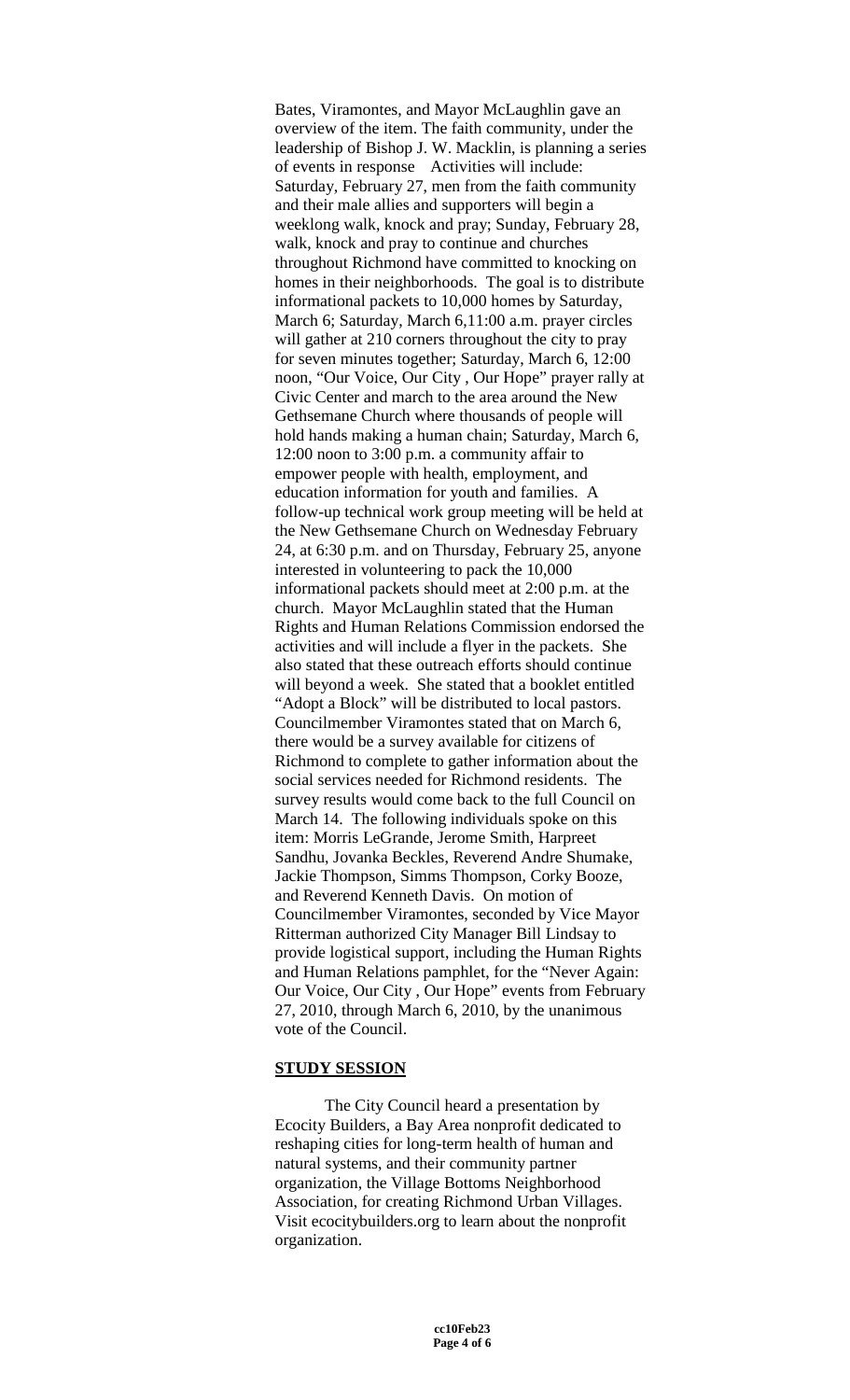## **STUDY AND DIRECTION TO STAFF SESSION**

The purpose of the Study and Direction to Staff Session:

To discuss the "Jobs for Main Street Act", approve advancement of the Dornan and Barrett Avenue projects for award funding, and direct staff to meet the required review and environmental deadlines with final contract award by May 15, 2010, or as determined by Contra Costa Transportation Authority. Councilmember Viramontes gave an overview of the item. Following discussion, on motion of Councilmember Viramontes, seconded by Councilmember Lopez directed staff to meet the required review and environmental deadlines with final contract award by May 15, 2010, or as determined by Contra Costa Transportation Authority, by the unanimous vote of the council. Corky Booze spoke on this item.

To provide direction to staff regarding the preparation of a contingency plan should Chevron abandon, sell, or downsize operations at its Richmond Refinery. Councilmember Butt and City Manager Bill Lindsay gave an overview of the item. City Planner Kierston Slaughter gave a PowerPoint Presentation which included information on the state of previous refineries throughout the United States. The following individuals gave comments: Simms Thompson, Mike Parker, Tony Sustak, Jerome Smith, Richard Lompa, Corky Booze, Jovanka Beckles, and Greg Karras. A motion was made by Councilmember Bates, seconded by Councilmember Viramontes to allow Don Gosney the opportunity to address the City Council regarding the information being presented. A substitute motion was made by Councilmember Butt, seconded by Councilmember Viramontes to allow anyone to speak on any item was approved with Mayor McLaughlin voting Noe. Don Gosney gave comments. Following discussion, a motion was made by Councilmember Butt, seconded by Mayor McLaughlin to direct staff to continue researching and consider things that the City Council could do to mitigate and find opportunities should Chevron decide to close the Richmond Refinery. A friendly amendment was offered by Councilmember Viramontes to direct staff to develop information about what public policy action the City Council could take to have an impact to whether Chevron decided to go or stay in Richmond. The amendment was accepted*. (At 11:00 p.m. a motion was made by Vice Mayor Ritterman, seconded by Councilmember Viramontes to extend the meeting for 15 minutes. A substitute motion made by Councilmember Bates, seconded by Councilmember Viramontes to adjourn the meeting with no further discussion failed with Councilmembers Rogers, Butt, Vice Mayor Ritterman, and Mayor voting Noe. The original motion passed with Councilmembers Butt, Bates, and Lopez voting Noe).* A substitute motion was made by Councilmember Rogers to accept the first part of